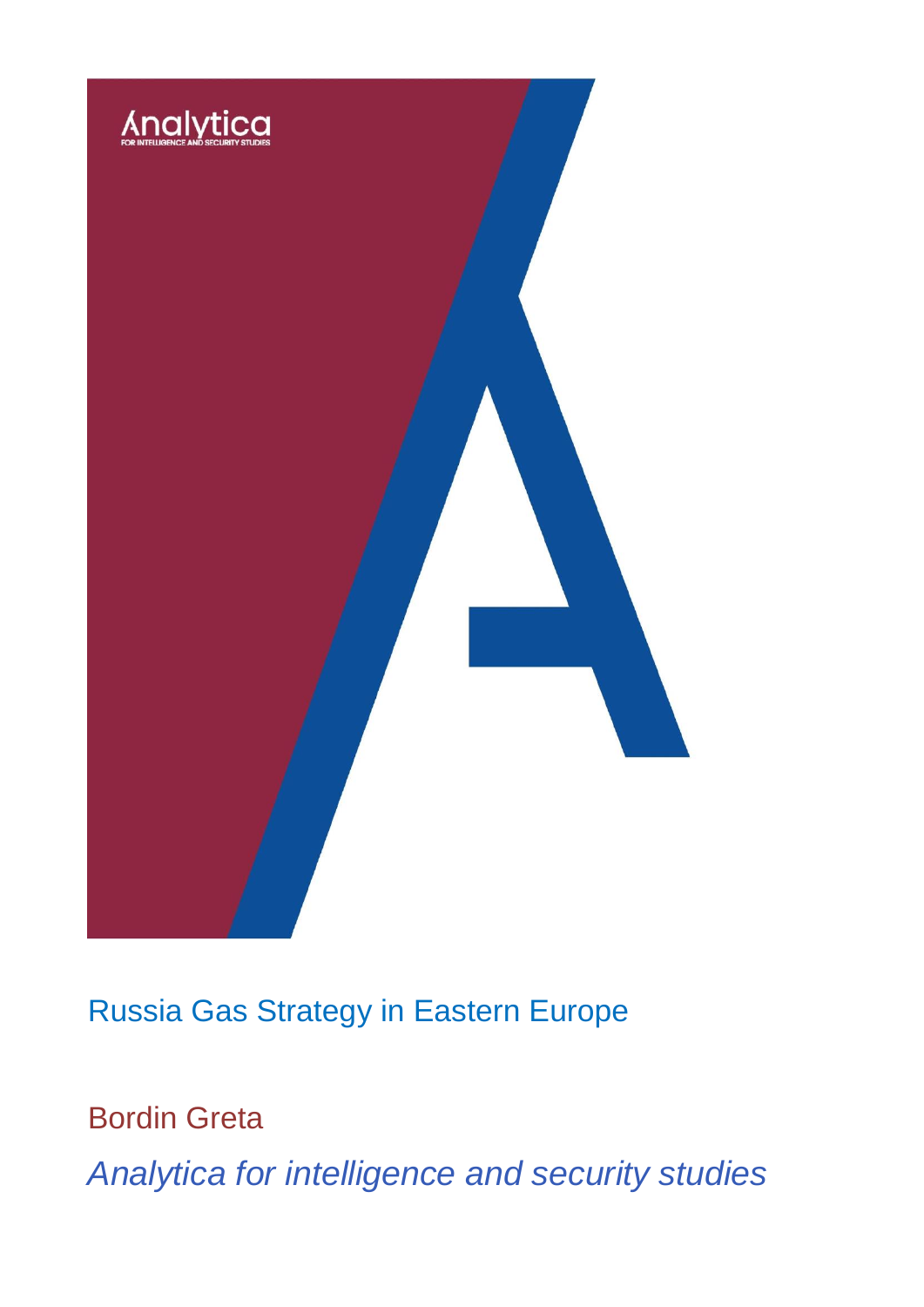

Paper Geoeconomia

ISSN: 2784-8760

Russian Gas Strategy in Eastern Europe.

Bordin Greta

Revisioni a cura di MARCHIONNA G. G. Direttore del Dipartimento Geoeconomia: BEVERE D.

Torino, (mese) 2022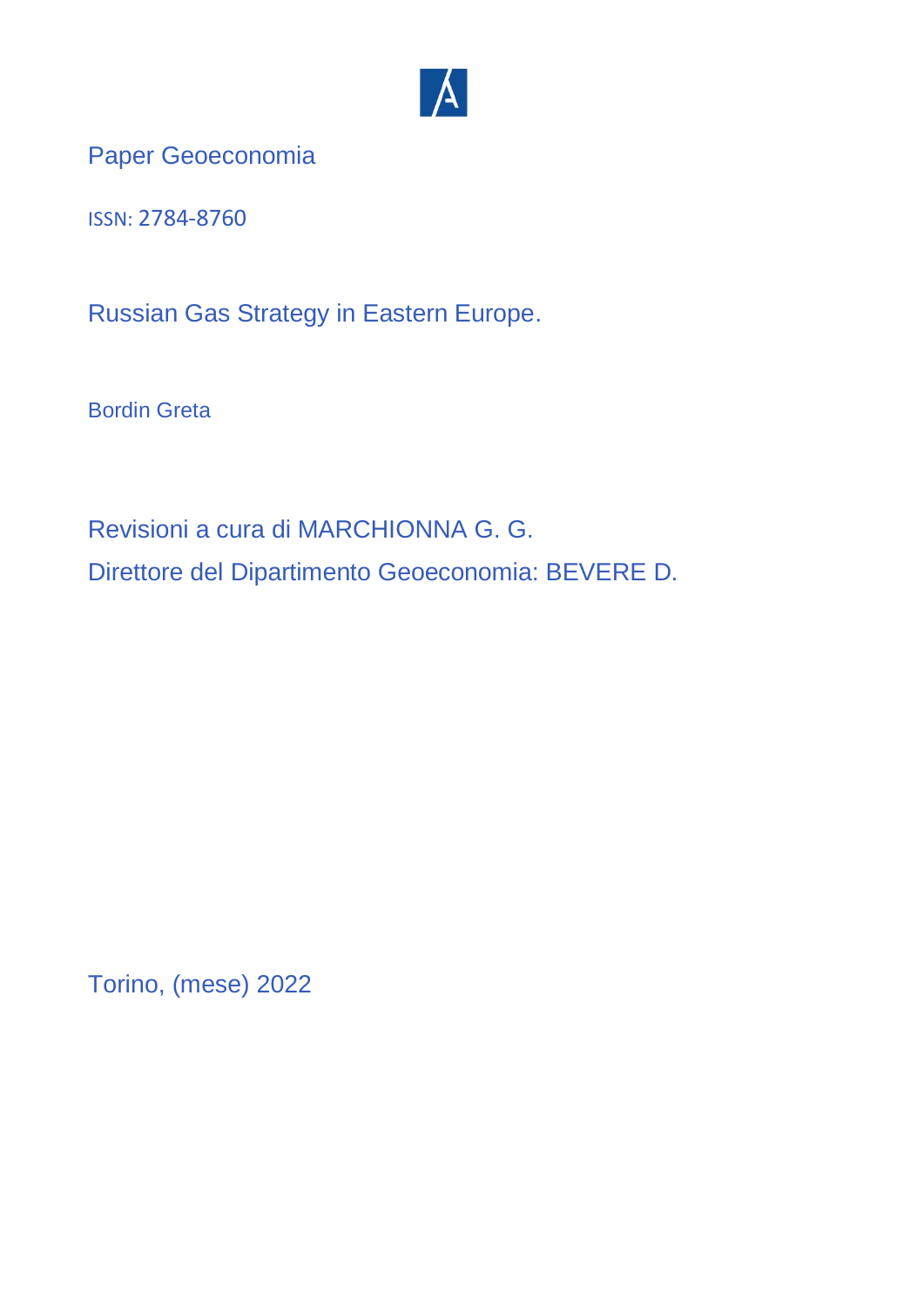

# **Russian Gas Strategy in Eastern Europe**

### *Introduction*

In 2021, the Russian 50% state-owned<sup>1</sup> national energy company, holding a monopoly in the production and supply gas sector – *Gazprom* – produced 514.8 billion cubic meters (Bcm) of natural gas, 62.2 Bcm more than the previous year. Beyond FSU (Former Soviet Union) countries, 185.1 Bcm has been supplied, surpassing 5.8 Bcm of the 2020 delivery<sup>2</sup>; the primary markets being the European gas market with an allocation of almost 175 Bcm, given the estimated approximate 10 Bcm gas supply to the rising Chinese market, as remarked by Gazprom Deputy Chairman of the Board of Directors and Chairman of the Management Committee (CEO) Alexey Miller in a press release on the 17th of September 2021<sup>3</sup>. By analyzing the company's 2020 Annual report<sup>4</sup>, approximately 78% of the total gas export towards the European Union was delivered to the Western European market, while only a 22% to the Eastern European – the percentages adapting to the 2021 exports total amount in the two European markets, yet to be released.

The Eastern European gas market is a market frequently ignored due to the small percentage of imports compared to the European total, yet no less significant to the Russian Federation because of its proximity to the Russian national-territorial border and its role as a transit region for Russian natural gas export towards Western European countries. Noteworthy is highlighting that Gazprom identifies the Eastern European gas market in the combination of two distinct European markets<sup>5</sup>: the Central and Southeast European gas markets. To be specific, the countries referred to are as follows: Bosnia & Herzegovina, Bulgaria, Croatia, Czech Republic, Hungary, North Macedonia, Poland, Romania, Serbia, Slovakia, Slovenia, including Greece and Turkey, which are frequently also indicated as part of the Western European gas market, and, lastly, Ukraine, part of FSU countries gas delivery, but whose role is essential in the developing of Russia's energy strategy in Eastern Europe.

<sup>-</sup><sup>1</sup> Gazprom, *Gazprom Annual Report 2020*, 2020, [https://www.gazprom.com/f/posts/13/041777/gazprom](https://www.gazprom.com/f/posts/13/041777/gazprom-annual-report-2020-en.pdf)[annual-report-2020-en.pdf](https://www.gazprom.com/f/posts/13/041777/gazprom-annual-report-2020-en.pdf)

<sup>2</sup> Gazprom, *Alexey Miller: 2021 was Gazprom's record-breaking year, 2022,*  <https://www.gazprom.com/press/news/miller-journal/2022/265652/>

<sup>3</sup> Gazprom, *Speech delivered by Alexey Miller at "Challenges and Opportunities at the Growing Energy Markets in Asia" conference (General Meeting of International Business Congress), 2021,*  https://www.gazprom.com/press/news/2021/September /article537938/

<sup>4</sup> Gazprom, *Gazprom Annual Report 2020*, 2020, [https://www.gazprom.com/f/posts/13/041777/gazprom](https://www.gazprom.com/f/posts/13/041777/gazprom-annual-report-2020-en.pdf)[annual-report-2020-en.pdf](https://www.gazprom.com/f/posts/13/041777/gazprom-annual-report-2020-en.pdf)

<sup>5</sup> Gazprom, *Gazprom Annual Report 2020*, 2020, [https://www.gazprom.com/f/posts/13/041777/gazprom](https://www.gazprom.com/f/posts/13/041777/gazprom-annual-report-2020-en.pdf)[annual-report-2020-en.pdf.](https://www.gazprom.com/f/posts/13/041777/gazprom-annual-report-2020-en.pdf) See also Gazprom, section related to Europe, https://www.gazprom.com/about/marketing/europe/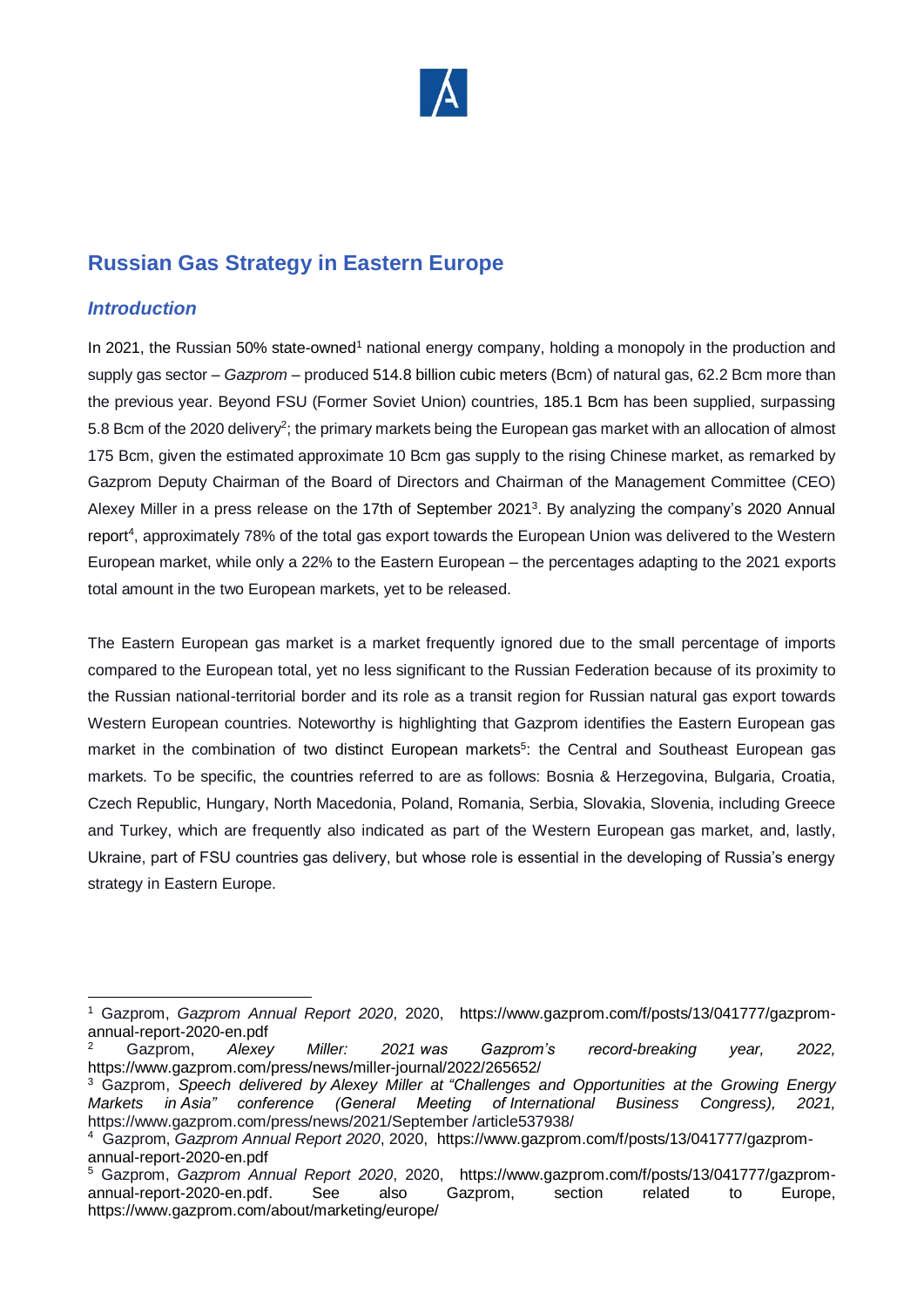

## *Gazprom's Strategy*

Following Gazprom's business strategy<sup>6</sup> in the region – by the 9th of June 2020 signed the Energy Strategy of the Russian Federation for the period 2035 *(*Decree No 1523-p) <sup>7</sup> and on the 6th of June 2011 General

Scheme for the Development of the Gas Industry of the Russian Federation for the period 2030<sup>8</sup> (Decree No 213)*,* subsequently prolonged to 2035 on the 28th of November 2014<sup>9</sup> and confirmed during a Government meeting on the 13th of May 2021<sup>10</sup>– the primary objectives consist in the preserving and strengthening of the company leader position in the regional gas market, ensuring of energy security, and maintaining of a flexible response to gas market dynamics through a single export channel system, long-term contracts, and pipeline routes diversification and expansion. Diversification, a keyword to Russia's strategy in the Eastern European gas market, inasmuch as through the development and extension of a major alternative transmission project – Turk Stream 2 – Russia aims at ensuring reliable, risk-free, and uninterrupted energy delivery, bypassing third countries, namely Ukraine.

#### *Gazprom gas pipelines towards Eastern Europe*

The main pipeline routes used are:

Yamal-Europe <sup>11</sup> – 2,000 km and full capacity of 32.9 Bcma – started in 1994 and running from the Torzhok gas transmission hub in the Tver Oblast to the Mallnow compressor station near Frankfurt an der Oder in Germany, via Belarus and Poland;

<sup>-</sup>6 Минэнерго России*, Генеральная схема развития газовой отрасли на период до 2030 года. Утверждена приказом Минэнерго России от 6 июня 211 г. No 213, 2011,*  https://policy.asiapacificenergy.org/sites/default/files/General%20Scheme%20for%20the%20Development% 20of%20Gas%20Industry%20until%202030%20%28RU%29.pdf

<sup>7</sup> Правительство Российской Федерации**,** *Распоряжение от 9 июня 2020 г. No 1523-р.*, 2020, [https://policy.asiapacificenergy.org/sites/default/files/Energy%20Strategy%20of%20the%20Russian%20Fed](https://policy.asiapacificenergy.org/sites/default/files/Energy%20Strategy%20of%20the%20Russian%20Federation%20until%202035%20%28Government%20Decree%20No.%201523-P%20of%202020%29%28RU%20%29.pdf) [eration%20until%202035%20%28Government%20Decree%20No.%201523-P%20of%202020%29%28RU](https://policy.asiapacificenergy.org/sites/default/files/Energy%20Strategy%20of%20the%20Russian%20Federation%20until%202035%20%28Government%20Decree%20No.%201523-P%20of%202020%29%28RU%20%29.pdf) [%29.pdf](https://policy.asiapacificenergy.org/sites/default/files/Energy%20Strategy%20of%20the%20Russian%20Federation%20until%202035%20%28Government%20Decree%20No.%201523-P%20of%202020%29%28RU%20%29.pdf)

<sup>8</sup> Министерство энергетики Российской Федерации, *Генеральная схема развития газовой отрасли на период до 2030 года*, 2011, https://policy.asiapacificenergy.org/sites/default/files/General%20Scheme %20for%20the%20Development%20of%20Gas%20Industry%20until%202030%20%28RU%29.pdf

<sup>9</sup> Аналитический центр при Правительстве Российской Федерации, *Эксперты обсудили проект генеральной схемы развития газовой отрасли*, 2014, [https://ac.gov.ru/news/page/eksperty-obsudili](https://ac.gov.ru/news/page/eksperty-obsudili-proekt-generalnoj-shemy-razvitia-gazovoj-otrasli-4245)[proekt-generalnoj-shemy-razvitia-gazovoj-otrasli-4245;](https://ac.gov.ru/news/page/eksperty-obsudili-proekt-generalnoj-shemy-razvitia-gazovoj-otrasli-4245) https://ac.gov.ru/archive/files/content/4245/kruglyjstol-rabochij-spisok-uchastnikov-28-11-ak-2-itogo-pdf.pdf

<sup>10</sup> Правительство Российской Федерации, *Решения, принятые на заседании Правительства 13 мая 2021 года*, 2021, http://government.ru/news/42175/

<sup>11</sup> Газпром, *«Ямал — Европа»* [https://www.gazprom.ru/](https://web.archive.org/web/20220107072229/https:/www.gazprom.ru/) projects/yamal-europe/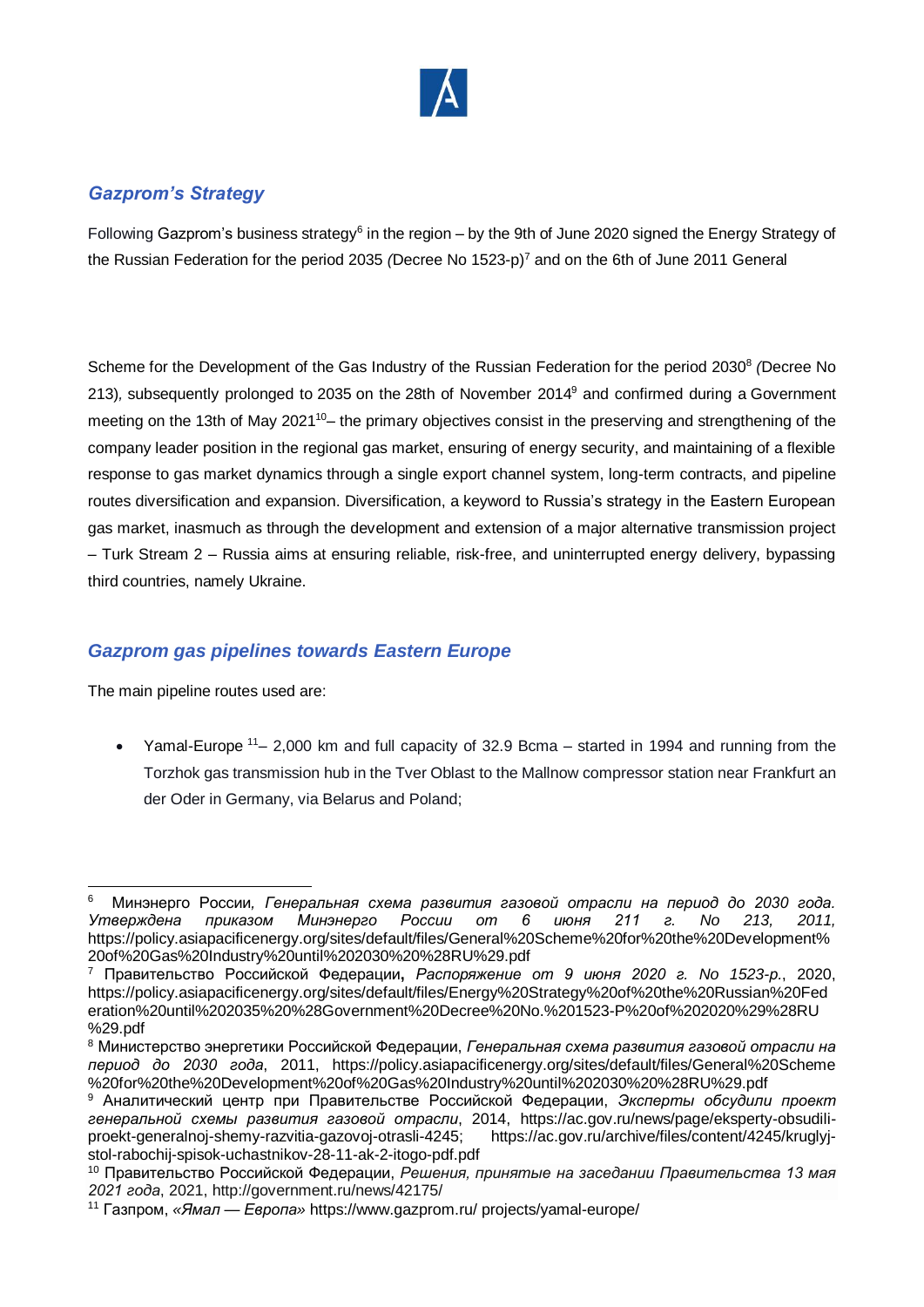

- Brotherhood Gas Pipeline  $12 4.451$  km  $13$ full capacity of 28 Bcma started in 1967<sup>14</sup>, running from the Urengoy gas field in northwest Siberia to the border between Ukraine and Slovakia. At the border, the gas pipeline is divided into two branches, one going to the Czech Republic and the other to Austria, pivotal for the delivery of Russian natural gas to Slovenia and Italy. The Brotherhood route, on the one side, coincides with the border between Russia and Ukraine with the Progress pipeline – 4,590.7 km and full capacity of 26 Bcma – reaching Slovakia; and in Ukraine, on the other, with the Soyuz pipeline  $-2,675$  km and full capacity of 32 Bcma – reaching Hungary, Slovakia, and Romania<sup>15</sup>;
- Blue Stream<sup>16</sup> 1,213 km and full capacity of 16 Bcma starting in 1997, running from Russia to Turkey, via the Black Sea, bypassing the Trans-Balkan Pipeline – TBP via Ukraine, Moldova, Romania, and Bulgaria;
- TurkStream<sup>17</sup> approximately 930 km and full capacity of 15.75 Bcma each of the two branches started in 2014, running from Russkaya compressor station near Anapa in Russia to Kiyikoy in Turkey via the Black Sea.

#### *TurkStream 1 and 2*

The Blue Stream pipeline represented the Russian Federation's first attempt to bypass third-country gas transfers. Indeed, it was a viable alternative<sup>18</sup> to the Trans-Balkan Pipeline (TBP) for supplying gas to Turkey. In 2014<sup>19</sup>, the TurkStream project, a new pipeline aiming at providing gas to Turkey and Central and Southeast European countries, emerged as a potential transmission option. Following the opening ceremony on the 8th of January 2020<sup>20</sup> in Istanbul, it became operational with the online going of TurkStream 1. The pipeline, indeed, encompasses two strings: TurkStream 1, running from Russia to Turkey for internal consumption, and TurkStream 2, running from Turkey to Central and Southeast European gas markets. By the end of January 2020<sup>21</sup>, Gazprom had already delivered the first Bcm through TurkStream, 54% to the Turkish domestic market and 46% to the Turkish-Bulgarian border. As a result of ensuing existing pipelines transmission capacities improvement and a new pipeline development between the Serbian GASTRANS d.o.o. Novi Sad and the Bulgarian Bulgartransgaz EAD - the Balkan Stream Pipeline<sup>22</sup>, a 474km pipeline with a full capacity of 20

- <sup>15</sup> Газпром Экспорт, *Транспортировка,* http://www.gazpromexport.ru/projects/transportation/
- <sup>16</sup> Газпром, *«Голубой Поток»*, https://www.gazprom.ru/projects/blue-stream/
- <sup>17</sup> Gazprom, *TurkStream gas pipeline officially launched in grand ceremony,* 2020, https://www.gazprom.com/ press/news/2020/january/article497324/

<sup>-</sup><sup>12</sup> Газпром, *Система газопроводов Уренгой — Помары — Ужгород,* https://proektirovanie.gazprom.ru/ press/ehntsiklopediya-proektirovshchika/krupnejshie-proekty/urengoj-pomary-uzhgorod/

<sup>13</sup> Группа ЧТПЗ, *Уренгой - Помары – Ужгород,* https://chelpipe.ru/about/realized-projects/urengoy-pomaryuzhgorod/

<sup>14</sup> Газпром Экспорт, *Транспортировка,* http://www.gazpromexport.ru/projects/transportation/

<sup>18</sup> Газпром Экспорт, *Турция*, http://www.gazpromexport.ru/partners/turkey/

<sup>19</sup> Gazprom, *New Gas Pipeline towards Turkey,* 2014*,* https://www.gazprom.com/press/news/2014/ December/article208505/

**<sup>20</sup>** Президент России, *Церемония ввода в эксплуатацию газопровода «Турецкий поток»,* 2020, <http://kremlin.ru/events/president/news/62553>

<sup>21</sup> Gazprom, *First billion cubic meters of gas supplied via TurkStream,* 2020, <https://www.gazprom.com/> press/news/2020/january/article498525/

<sup>22</sup> Bulgartransgaz, *2020-2029 ten-year Network Development Plan of Bulgartransgaz,* 2020, https://www. bulgartransgaz.bg/files/useruploads/files/amd/TYNDP%202020-2029%20EN.pdf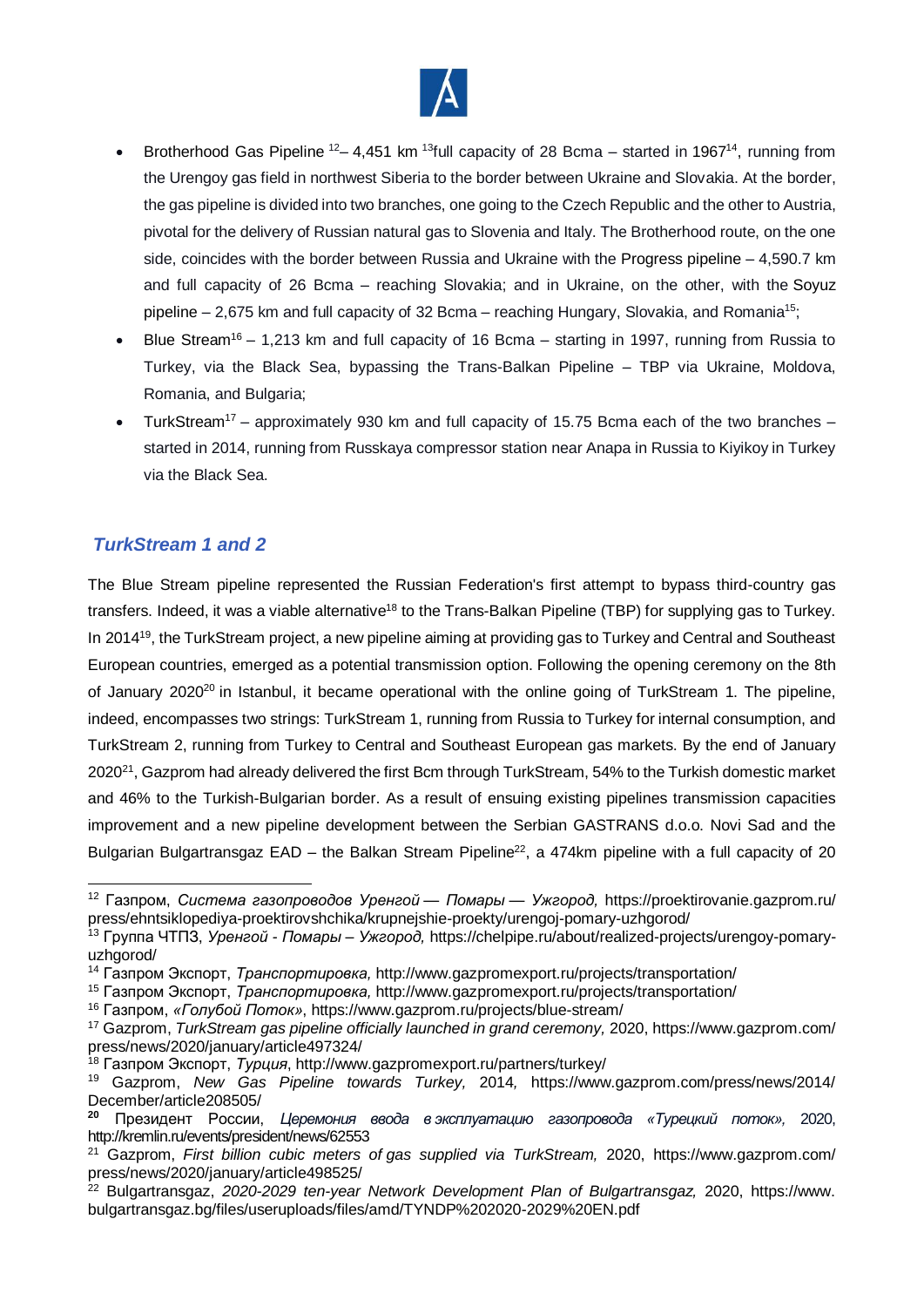

Bcma –, Gazprom started gas delivery through TurkStream to Serbia <sup>23</sup>on the 1st of January 2021, with subsequent redistribution in Bosnia & Herzegovina, Greece<sup>24</sup>, North Macedonia, and Romania. Thanks to these developments, in 4Q 2021, a substantial increase in gas supply<sup>25</sup> was recorded – Turkey (+83.7) percent), Romania (+221.8 percent), Serbia (+85.8 percent), Bulgaria (+43.8 percent), Poland (+7.5 percent), Greece (+12.2 percent), and Slovenia (+53.9 percent) – as well as the signing of new long-term contracts, such as with Greece in June 2020<sup>26</sup> and a 15-year contract with Hungary in September 2021. Furthermore, on the 10th of October 2021, following an additional pipeline expansion in Hungary with the construction of a new turkline by FGSZ Ltd, Gazprom gas supplies started to run towards Hungary and Croatia<sup>27</sup>.

#### *Conclusions*

As demonstrated by the above-mentioned data, Russia's probable strategy in the Eastern European gas market is to transform Turkey into the new gas transit hub for Central and Southeast European countries, excluding thus Ukraine. An objective that will very likely be fully achieved with the future completion of TurkStream 2, whose final point would be the Baumgarten hub in Austria<sup>28</sup>, and Nord Stream 2<sup>29</sup>, the Nord Stream 1 twin pipeline –1200 km long and a full capacity of 55 Bcm – running from the Ust-Luga area of the Leningrad Region in Russia to the Greifswald area in Germany across the Baltic Sea: currently awaiting for German certification<sup>30</sup>. At that point, Ukraine could be almost certainly utterly abandoned as a transit country for both Russian gas supplies to Eastern and Western European markets.

Yet, it is worth remembering the package of documents<sup>31</sup> agreed on the 20th of December 2019 between Gazprom and the Ukrainian Naftogaz, securing a five-year gas transit of 225 Bcm, 65 Bcm in 2020, and 40 Bcm each year for the years 2021-2024. Consequently, Russia will almost certainly continue to use Ukraine for gas transportation until expiration. Furthermore, despite an increase in gas exports to numerous Eastern European countries in 2021 and the signing of new long-term contracts, the Russian Federation's monopoly in the Southeast European gas market is likely to experience gradual erosion. The signed Bulgarian Bulgargaz

<sup>-</sup>**<sup>23</sup>** Gazprom, *Gazprom begins gas supplies to Serbia via new route starting from January 1, 2021*, https://www.gazprom.com/press/news/2021/january/article521930/

<sup>24</sup> T. Tsolova, "Russia begins TurkStream gas flows to Greece, North Macedonia", *Reuters*, 2020, https://www.reuters. com/article/us-russia-bulgaria-gas-idUSKBN1Z40D0

<sup>25</sup> Gazprom, *Gas production and supplies results for 11 months*, 2021, https://www.gazprom.com/press/ news/2021/december/article543988/

<sup>26</sup> Gazprom, *15-year contracts signed for supplies of Russian gas to Hungary*, 2021, https://www.gazprom. com/press/news/2021/september/article538440/

<sup>27</sup> Gazprom, *Supplies of Russian gas to Hungary and Croatia via new route commence,* 2021, https://www. gazprom.com/press/news/2021/october/article538916/

<sup>28</sup> P. Cholakov, "Russia's proposed TurkStream 2 pipeline sparks Bulgaria, EU energy worries", DW, 2019, https://www.dw.com/en/russias-proposed-turkstream-2-pipeline-sparks-bulgaria-eu-energy-worries/a-47726458

<sup>29</sup> Газпром, *«Северный Поток – 2»,* https://www.gazprom.ru/projects/nord-stream2/

<sup>30</sup> DW, *German agency suspends certification for Nord Stream 2 pipeline*, 2021,<https://www.dw.com/en/> german-agency-suspends-certification-for-nord-stream-2-pipeline/a-59833502

**<sup>31</sup>** Gazprom, *Package of documents signed for Russian gas transit across Ukraine to continue beyond 2019,*  2019, https://www.gazprom.com/press/news/2019/december/article497259/